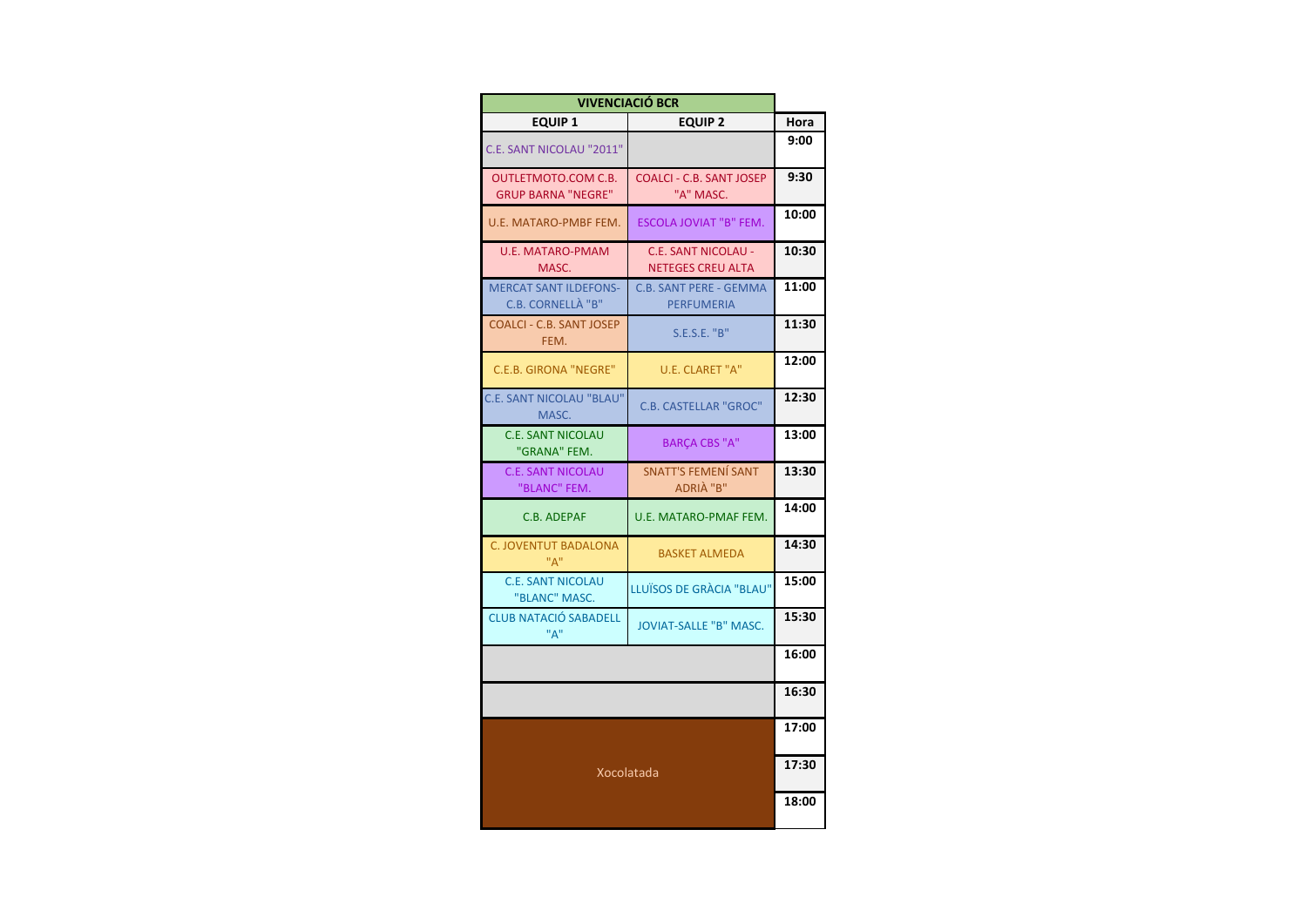## **XVIII Torneig Salvador Girbau:** Horaris de Cinema